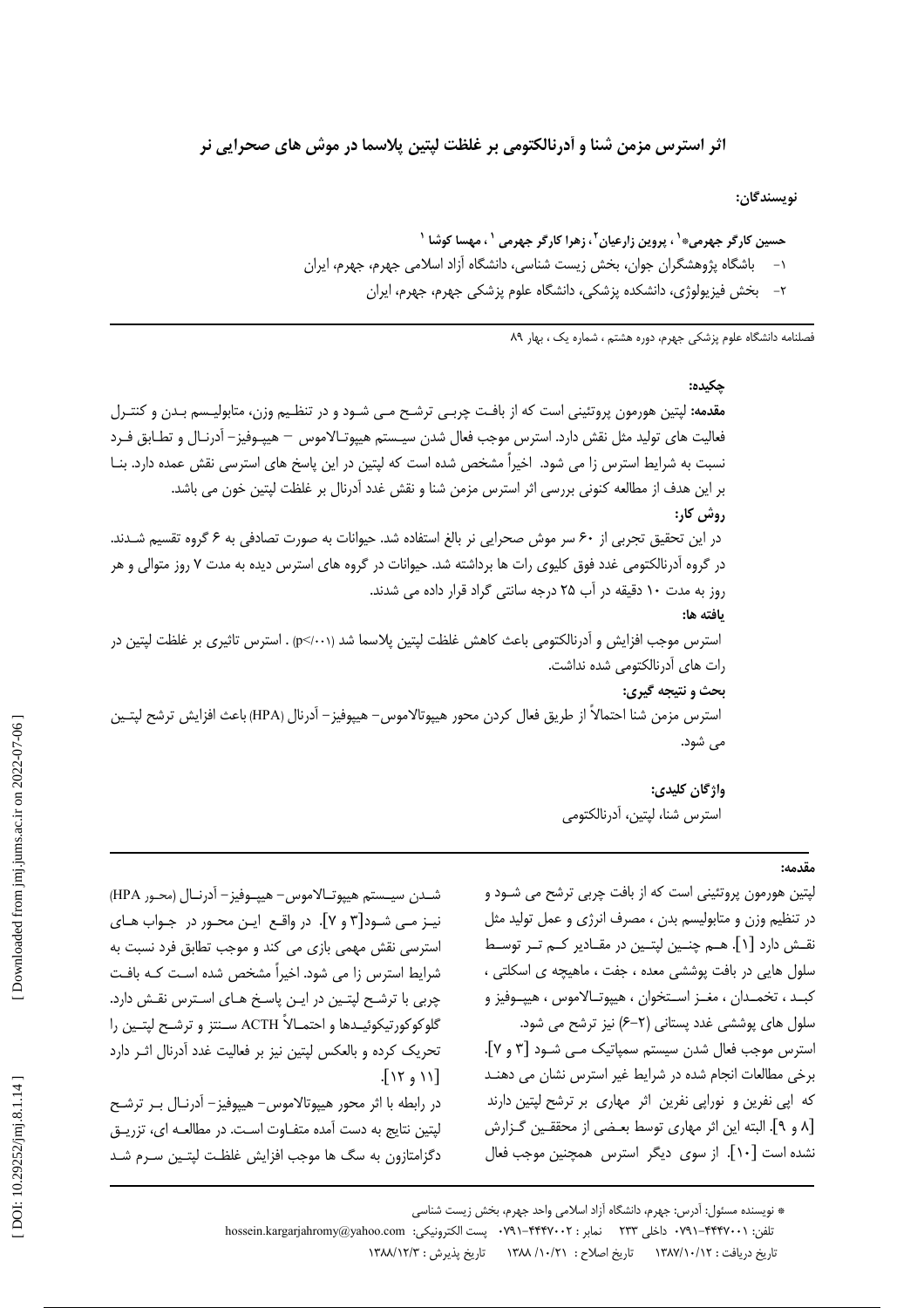[١٣]. در مطالعه ای دیگر به دنبال برداشت غدد آدرنال در شرایط غیر استرسی سطح ACTH افزایش و سطح کورتیکواسترون سرم و به دنبال آن ترشح لپتین کاهش یافت. در همین مطالعـه دادن کورتیکواسترون به موش هـای صـحرایی گـروه شـاهد (sham) موجب كاهش معنى دار ACTH و افزايش سطح لپتين سرم شد. نتـــايج ايــــن مطالعــــه نــــشان داد كــــه ACTH بـــــرخلاف گلوکوکورتیکوئیدها اثر مهاری بر ترشح لپتین دارد [۱۴]. در یک بررسی دیگر مشخص شده که تزریق لیتین موجب مهـار ترشـح ACTH و کورتیکواسترون در موش هایی می شود کـه بـه مـدت چهار ساعت در معرض استرس محـدود کننـده (restraint) قــرار گرفته اند [۱۵].

با توجه به این که بیش تر مطالعـات انجـام شـده ارتبـاط محـور هیپوفیز – آدرنال را بـر ترشـح لپتـین در شـرایط غیـر استرسـی بررسی کرده اند ، بنابراین در مطالعه حاضر نقش این محور بر غلظت لیتین در شرایط استرسی که باعـث افــزایش فعالیـت ایــن محور می شود بررسی می شود.

## روش کار:

در مطالعه ی تجربی حاضر، از ۶۰ سر موش صحرایی نـر بـالغ از نژاد Sprague-Dawley با وزن (۲۰۰ - ۲۵۰ گرم) استفاده شد. حیوانات در خانه حیوانات جهرم واقع در دانـشگاه علـوم پزشـکی جهرم در شرایط استاندارد (١٢ ساعت نور - ١٢ ساعت تاریکی و دمای ٢٢ +٢ درجه سانتي گراد) نگه داري مي شدند. اين حیوانات به طور تصادفی در ۶ گروه به شرح قرار داده شدند : ١) گروه اول : موش های نر سالم بدون استرس شنا ٢) گروه دوم : موش های نر سالم همراه با استرس شنا ٣) گروه سوم : موش های نر شاهد بدون استرس شنا ۴) گروه چهارم : موش های نر شاهد همراه با استرس شنا ۵) گروه پنجم : موش های آدرنالکتومی شده بدون استرس شنا ۶) گروه ششم : موش های آدرنالکتومی شده همـراه بـا اسـترس شنا روش برداشت غدد آدرنال: پـس از بیهـوش کـردن حیوانـات باکتامین و زایلارزس و برداشت موهای ناحیه مورد نظـر بـا تیـغ جراحی دو برش عمودی به طول یک سانتی متـر درپـشت کمـر بین مهره های ١-٣ كمرى داده شد. سپس پوست و بافت هاى عضلانی زیر آن با دقت کنار زده شـد و مجـدداً پـس از برداشـت غدد آدرنال بافت های عضلانی و پوست بـا سـوزن و نـخ بخیـه شماره ۴/۰ دوخته شد. به این حیوانات یک دوز آنتی بیوتیک با

غلظت ۱۲۰ mg/Kg به صورت داخل صفاقی تزریق شد. در ظرف آب حیوانات این گروه در طول دوران آزمایش به جای آب ، سـرم فيزيولوژي قرار ريخته شد.

در گروه ششم (Sham Operated): طبق روش فوق مـوش هـا را بیهوش کرده و دو برش عمودی در پوست پشت کمر آنهـا ایجـاد گردید و عضلات کنار زده شد ولی غدد آدرنال دست نخورده باقی ماند و مجددا عضلات و پوست بخیه شد. به این حیوانات نیز یک دوز آنتی بیوتیک به صورت داخل صفاقی تزریق گردید.

نحوه ي القا استرس مزمن شنا: حيوانات به مدت هفت روز متوالي و هر روز به مدت ده دقیقه (بین ساعت ۱۲–۱۰ صبح) در ظـرف آبی با دمای ۲۵ درجه ی سانتی گراد وحجم ۲۰ لیتر قرار داده می شدند. سپس حیوانات از آب خارج شده و توسط حولـه ای تمیـز خشک می شدند. البته در گروه های جراحی شده و آدرنـالکتومی شده دوره ی استرس مزمن شنا از روز هشتم یعنی پـس از پایـان یافتن دورہ ی بھبودی حیوان شروع می شد.

روش تهيه ي پلاسما و اندازه گيري غلظت لپتين: پس از پايان یافتن دروه های هفت روزه ی استرس (روز هشتم پس از شـروع استرس) مستقیما از قلب حیوان با کمک سـرنگ ۲ میلـی لیتـری خونگیری انجام شد. بعد از تهیه پلاسما، نمونه های بدست آمـده در دمای ۶۰- درجه ی سانتی گراد نگهداری شدند. جهت تعیین غلظت لپتين از كيت اليزا لپتين -Biovendor Comp. Czech (Oslovakia) استفاده شد. (LoT : RD-1698 S2)

تحلیل آماری : برای تحلیل داده ها از برنامه نـرم افـزاری SPSS نسخه ۱۳ و برای مقایسه گروه ها از آزمون آماری آنالیز واریـانس استفاده شد. مقدار p</٠۵ به عنوان سطح معنى دارى آمـارى در نظر گرفته شد. میانگین وانحراف معیار داده ها محاسبه شدند.

## يافته ها:

همان طور که جدول ۱ نشان می دهد، اسـترس موجـب افـزایش معنى دار غلظت لپتين شده است (p</·٠١). مقايـسه دو گـروه سوم و پنجم با گروه کنترل نشان می دهد که به دنبال جراحـی و آدرنالکتومی غلظت لپتین به ترتیب افـزایش معنـی دار و کـاهش معنــی دار یافتــه اســت (p</·۰۱). بــین دو گــروه شــاهد و آدرنالكتومي نيز از نظر غلظت لپتين پلاسما تفاوت معنى دار وجود دارد (p</۰۰۱) . در گروه آدرنالکتومی و شاهد ، استرس موجب  $(P = \cdot / \lambda \gamma, P = \cdot / \gamma \gamma)$  تغییر معنــی داری در غلظـت لیتــین نــشد ( (جدول ۱).

جدول ۱: مقایسه ی تمام گروه های مورد آزمایش از نظر غلظت لیتین

| أدرنالكتومى با استرس                      | أدرنالكتومى                   | جراحی با استرس       | جراحى                                              | نرمال با استرس   | نرمال       | گروه<br>صفت    |
|-------------------------------------------|-------------------------------|----------------------|----------------------------------------------------|------------------|-------------|----------------|
| $\Delta$ 1/٣٣ $\pm$ $\Delta$ / $\Delta$ ٢ | $\Delta Y/S9 \pm 11/\Delta S$ | $155/10$ $\pm 1.157$ | $Y^{\alpha}/\lambda \cdot \pm \mathfrak{r}/\gamma$ | $Y/Y/Y$ + $Y/YY$ | 159/1.52/10 | لپتين<br>Pg/ml |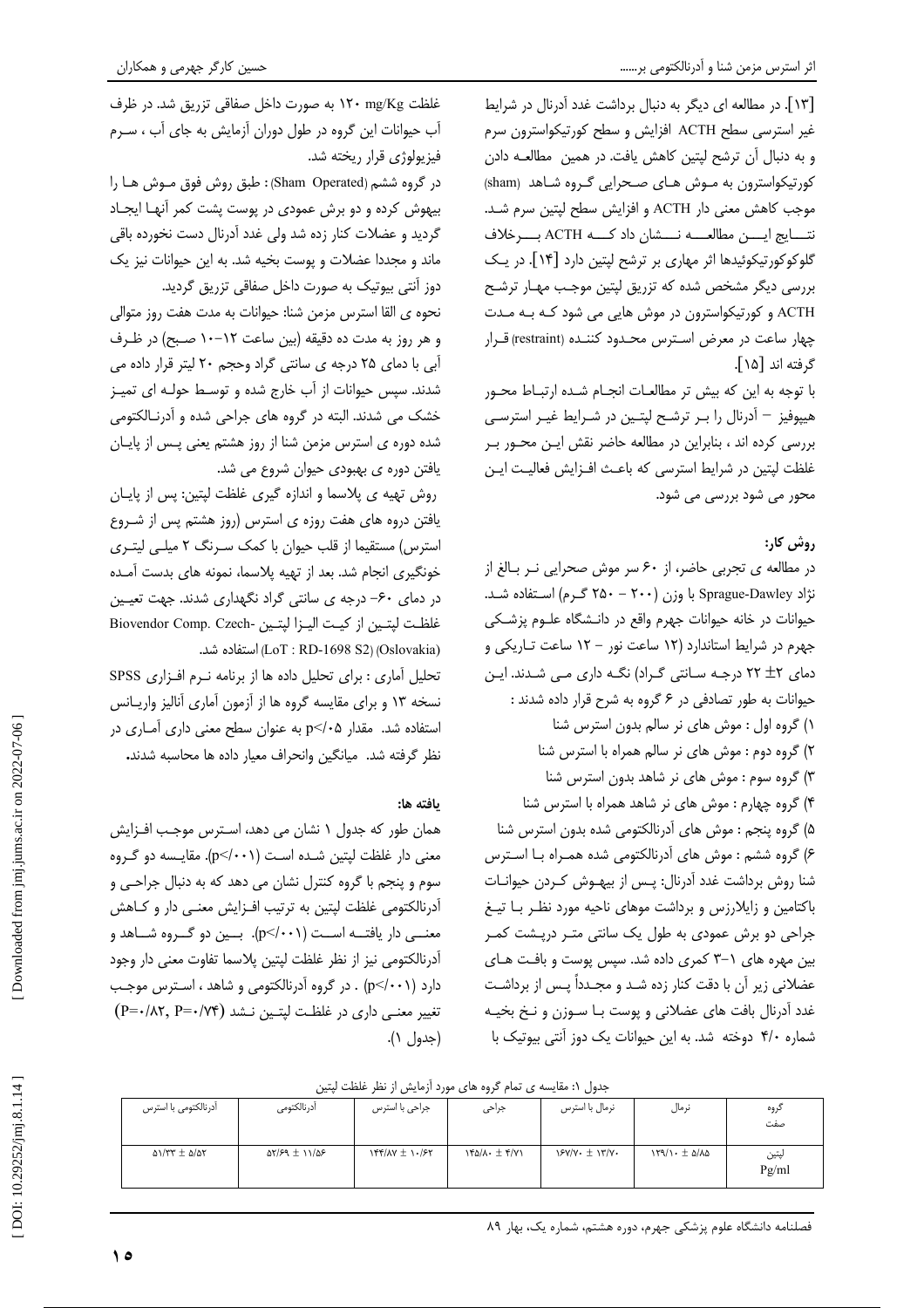**بحث و نتیجه گیری:** 

نتايج اين مطالعه نشان داد كه به دنبال استرس مزمن شنا غلظت لپتين پلاسما افزايش معنى دار مي يابـد. مطالعــه پرلــو (Perelo)و همکاران در سال ۲۰۰۵ نشان داد که در رات های نــر بــه دنبــال استرس اجتماعی به مدت ۳۰ روز غلظت کورتیکواسترون و لپتین پلاسما افزایش می یابد [۱۶]. در مطالعه دیگری ۶ ساعت بعد از استرس غوطـه ور شـدن در آب (Immersion restraint stress) غلظت لپتين پلاسما افزايش معنى دار يافت [١٧].

در این تحقیق به منظور بررسی رابطه بین محور هیپوتالاموس– هیپوفیز– آدرنال و ترشح لپتین ، غدد آدرنال برداشـته شـد و اثـر أدرنالكتومى بر غلظت لپتين بررسى شد. همان طور كه جـدول ١ نشان می دهد به دنبال أدرنالکتومی غلظت لپتین کـاهش معنــی دار یافت. بنابراین به نظر می رسد استرس از طریق فعـال کــردن محور هيپوتـالاموس — هيپـوفيز — آدرنـال موجـب افـزايش ترشح گلوکورتیکوئیدها شده و در نهایت منجر به افـزایش ترشـح لپتین می شود و در حالت آدرنالکتومی چون این اثر تحریکی

گلوکورتیکوئیدها از بین مـی رود، در نتیجـه میـزان لپتـین سـرم كاهش مى يابد [١٨ و ١٩]. افــزايش غلظـت ACTH پلاســما در حالت استرس نیز می تواند به عنوان یک محـرک عمـل کـرده و موجب ترشح لپتين شود [٢٠].

در مطالعه حاضر جراحی (بیانگر گروه شم) نیز به تنهـایی موجـب افزایش غلظت لپتین پلاسما شد. در مطالعه انجام شـده بـر روی ٢٢ بيمار، مشخص شد به دنبال جراحي غلظت لپتـين از سـرم از . ۶ ± ۱/۹ افـزايش يافـت [۱۸] ۹/۹ ± ۹/۹ افـزايش يافـت [۱۸]. بنابراین به نظر می رسد احتمالاً جراحی نیز خود به عنوان عامـل استرس زا عمل کرده و باعث فعال کردن محور هیپوتالاموس – -هیپوفیز – آدرنال شده باشـد . البتـه در گـروه شـم بـا اسـترس، -استرس شنا موجب تغییر معنی داری در غلظت لپتـین نـست بـه گروه شم نشد (P=٠/٨٢). احتمالا علت اين حالت مي توانـد بـه خاطر پدیده سازگاری بدن در مقابل فرآیندهای اسـترس زا باشــد - $5 - 70$ 

-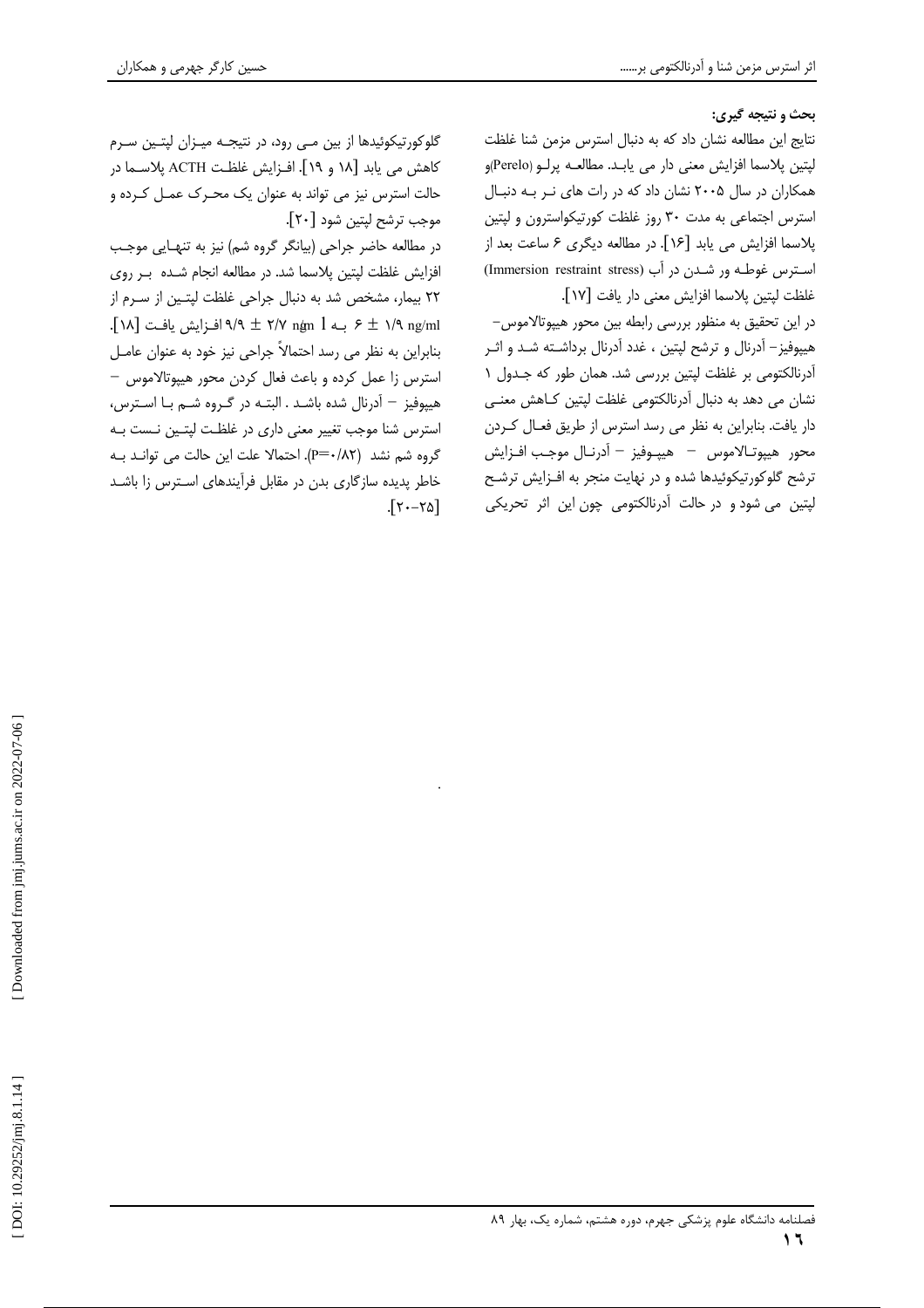# **Reference:**

1. Gemill ME, Eskay RL, Hall NL, et al. Leptin suppress food intake and body weight in corticosterone-replaced adrenalectomized rats. J Nutr 2003; 133(2): 504-509.

2. Margetic S, Gazzola C, Pegg GG, et al. Leptin: a review of its peripheral actions and intractions. Int J Obes Relat Metab Disord 2002; 26(11): 1407-33.

3. Sandoval DA, Davis SN. Leptin: metabolic control and regulation. J Dibetes Complication 2003; 17(2): 108-13.

4. Tartaglia LA. The leptin receptor. J Biol Chem 1997; 272(10): 6093-99.

5. Jin L, Zhang S, Burguera BG, et al. Leptin and leptin receptor expression in rat and mouse pituitary cells. Endocrinol  $2000$ ;  $141(1)$ : 333-339.

6. Zhao J, TownsendKL, SchulzLC, et al. Leptin receptor expression increases in placenta, but not hypothalamus, during gastation in Mus musculus and Myotis lucifugus. Placenta. 2004; 25(8-9): 712-722.

7. Kajantie E, Phillips DI. The effects of sex and hormonal status on the physiological response to acute psychosocial stress. Psychoneuroendocrinology 2006; 31(2): 151-78.

8. Orban Z, Remaley AT, Sampson M, et al. The differential effect of food intake and Badrenergic stimulation on adipose derived hormones and cytokines in man. J Clin Endocrinol Metab 1999; 84(6): 2126-2133.

9. Evans BA, Agar L, Summers RJ. The role of sympathetic system in the regulation of leptin synthesis in C57 BL/6 mice. FEBS Lett 1999;  $444(2-3)$ : 149-54.

10. Eikelis N, Schlaich M, Aggarwal A, et al. Interaction between leptin and the human sympathetic nervous system. Hypertension 2003; 41: 1072-79.

11. Bornisten SR. Is leptin a stress related peptide. Nat Med 1997; 3(9): 937.

12. Licinio J, Montzoros C, Negaro C, et al. Human leptin levels are pulsatile and inversely related to pituitary-adrenal-function. Nat Med 1997; 3(5): 575-579.

13. Nishii N, Takasu M, Ohba Y, et al. Effect of administration of glucocorticoids and feeding status on plasma leptin concentration in dogs. Am J Vet Res 2006; 67(2): 266-70.

14. Spinedi E, Gaillard RC. A regulatory loop between the hypothalamo-Adrenal (HPA) Axis and Circulating leptin: A physiological role of ACTH. Endocrinol 1998; 139(9): 4016-15. Pralong FP, Gaillard RC. Neuroendocrine effect of leptin. Pituitary 2001; 4(1-2): 25-32.

16. Perelló M, Chacon F, Cardinali DP, et al. Effect of social isolation on 24-h pattern of stress hormones and leptin in rats. Life Sci 2006; 78(16): 1857-1862.

17. Noriaki konishi, Masaru Odashima, Mario Jin, et al. Systemic stress uncreases serum leptin level. J Gastroenterol Hepatol 2006; 21(7): 1099-1102.

18. Hernandez C, Simo R, Chacon P, et al. Influence of surgical stress and parenteral nutrition on serum leptin concentration. Clin Nutr 2000; 19(1): 61-64.

19. Chandralekha G, Jeganathan R, Charan JC, et al. Serum leptin and corticosterone levels after exposure to noise stress in rats. Malays J of Med Sci 2005; 12(1): 51-56.

20. Kain ZeevN, Zimolo Z, Heninger G. Leptin and the perioperative neuroendocrinological stress response. Clin Endocrinol Metabol 1999; 84(7): 2438-2442.

21. Buckendahi P, Pohorechy LA, Kventnansky R. Differing effects of acute and chronic stressors on plasma osteocalin and leptin. NCBI 2007; 10(2): 163-72.

22. Garoflos E, Panagiotaropoulos T, Pondiki S, et al. Cellular mechanisms underlying the effects of an early experience on cognitive abilities and affective states. Ann Gen Psychiatry 2005; 4(8): 1-11.

23. Savontaus E, Conwell IM, Wardlaw SL. Effects of adrenalectomy on AGRP, POMC, NPY and CART gene expression in the basal hypothalamus on fed and fasted rats. Brain Res 2002 258(1):130-138.

24. Chautard T, Spinedi E, Voirol MJ, et al. Role of glucocorticoids in the response of the hypothalamo-corticotrope, immuneand adipose system to repeated endotoxin administration. Neuroendocrinol 1999; 69(5): 360-369.

25. Yilmaz A, Suleyman H, Umudam Z, et al. The effect of adrenalectomy on leptin levels and some metabolic parameters in rats with diet-induced obesity. Biol Pharm Bull 2002; 25(2): 580-583.

Downloaded from jmj.jums.ac.ir on 2022-07-06

DOI: 10.29252/jmj.8.1.14